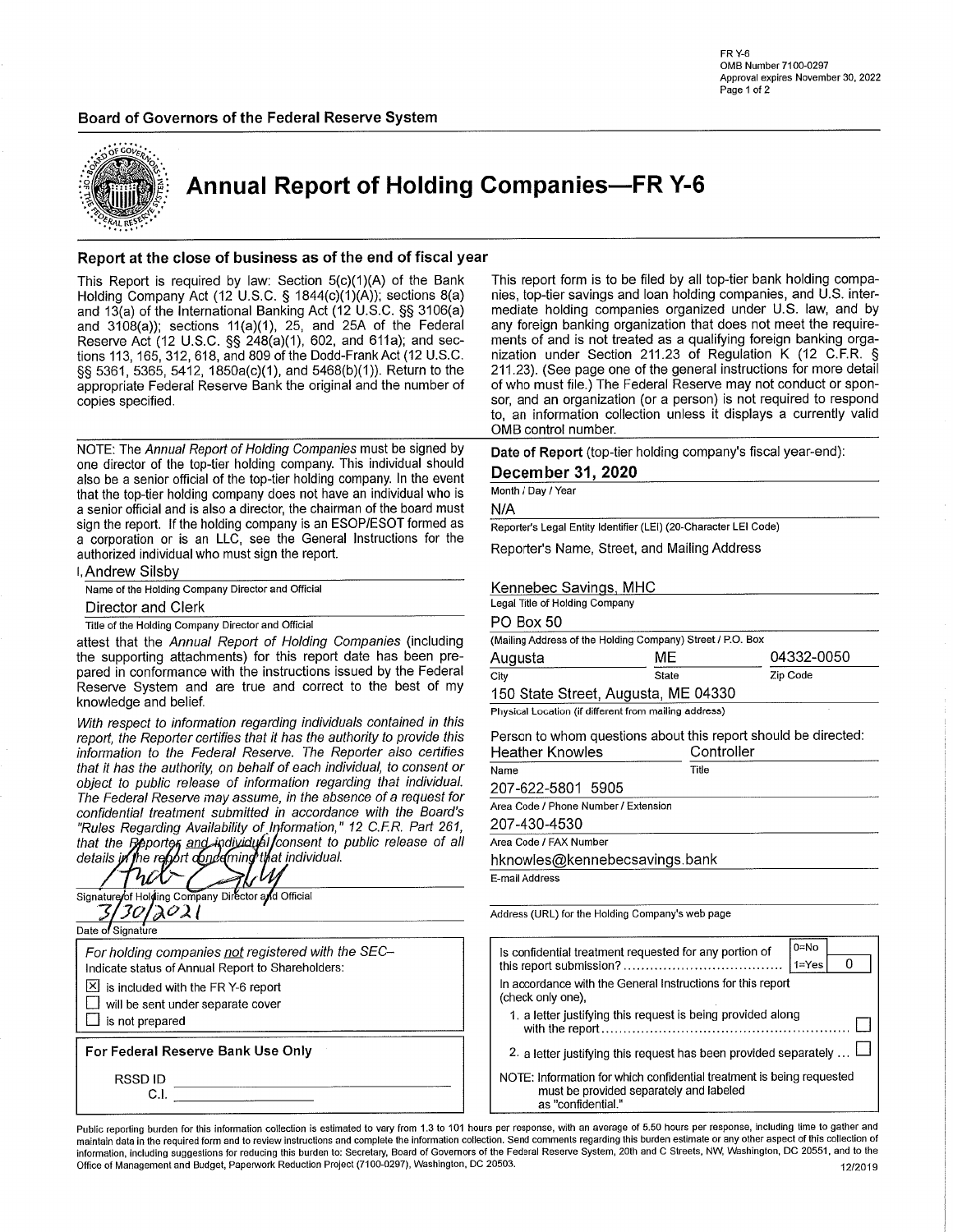# For Use By Tiered Holding Companies

Top-tiered holding companies must list the names, mailing address, and physical locations of each of their subsidiary holding companies below.

| Kennebec Savings, Inc                     |                                                                       |            |      |                                                                       |          |
|-------------------------------------------|-----------------------------------------------------------------------|------------|------|-----------------------------------------------------------------------|----------|
| Legal Title of Subsidiary Holding Company |                                                                       |            |      | Legal Title of Subsidiary Holding Company                             |          |
| PO Box 50                                 |                                                                       |            |      |                                                                       |          |
|                                           | (Mailing Address of the Subsidiary Holding Company) Street / P.O. Box |            |      | (Mailing Address of the Subsidiary Holding Company) Street / P.O. Box |          |
| Augusta                                   | MЕ                                                                    | 04332-0050 |      |                                                                       |          |
| City                                      | State                                                                 | Zip Code   | City | State                                                                 | Zip Code |
|                                           | 150 State Street, Augusta, ME 04330                                   |            |      |                                                                       |          |
|                                           | Physical Location (if different from mailing address)                 |            |      | Physical Location (if different from mailing address)                 |          |
|                                           |                                                                       |            |      |                                                                       |          |
|                                           |                                                                       |            |      |                                                                       |          |
| Legal Title of Subsidiary Holding Company |                                                                       |            |      | Legal Title of Subsidiary Holding Company                             |          |
|                                           | (Mailing Address of the Subsidiary Holding Company) Street / P.O. Box |            |      | (Mailing Address of the Subsidiary Holding Company) Street / P.O. Box |          |
| City                                      | State                                                                 | Zip Code   | City | State                                                                 | Zip Code |
|                                           | Physical Location (if different from mailing address)                 |            |      | Physical Location (if different from mailing address)                 |          |
| Legal Title of Subsidiary Holding Company |                                                                       |            |      | Legal Title of Subsidiary Holding Company                             |          |
|                                           | (Mailing Address of the Subsidiary Holding Company) Street / P.O. Box |            |      | (Mailing Address of the Subsidiary Holding Company) Street / P.O. Box |          |
| City                                      | State                                                                 | Zip Code   | City | State                                                                 | Zip Code |
|                                           | Physical Location (if different from mailing address)                 |            |      | Physical Location (if different from mailing address)                 |          |
| Legal Title of Subsidiary Holding Company |                                                                       |            |      | Legal Title of Subsidiary Holding Company                             |          |
|                                           | (Mailing Address of the Subsidiary Holding Company) Street / P.O. Box |            |      | (Mailing Address of the Subsidiary Holding Company) Street / P.O. Box |          |
| City                                      | State                                                                 | Zip Code   | City | State                                                                 | Zip Code |
|                                           | Physical Location (if different from mailing address)                 |            |      | Physical Location (if different from mailing address)                 |          |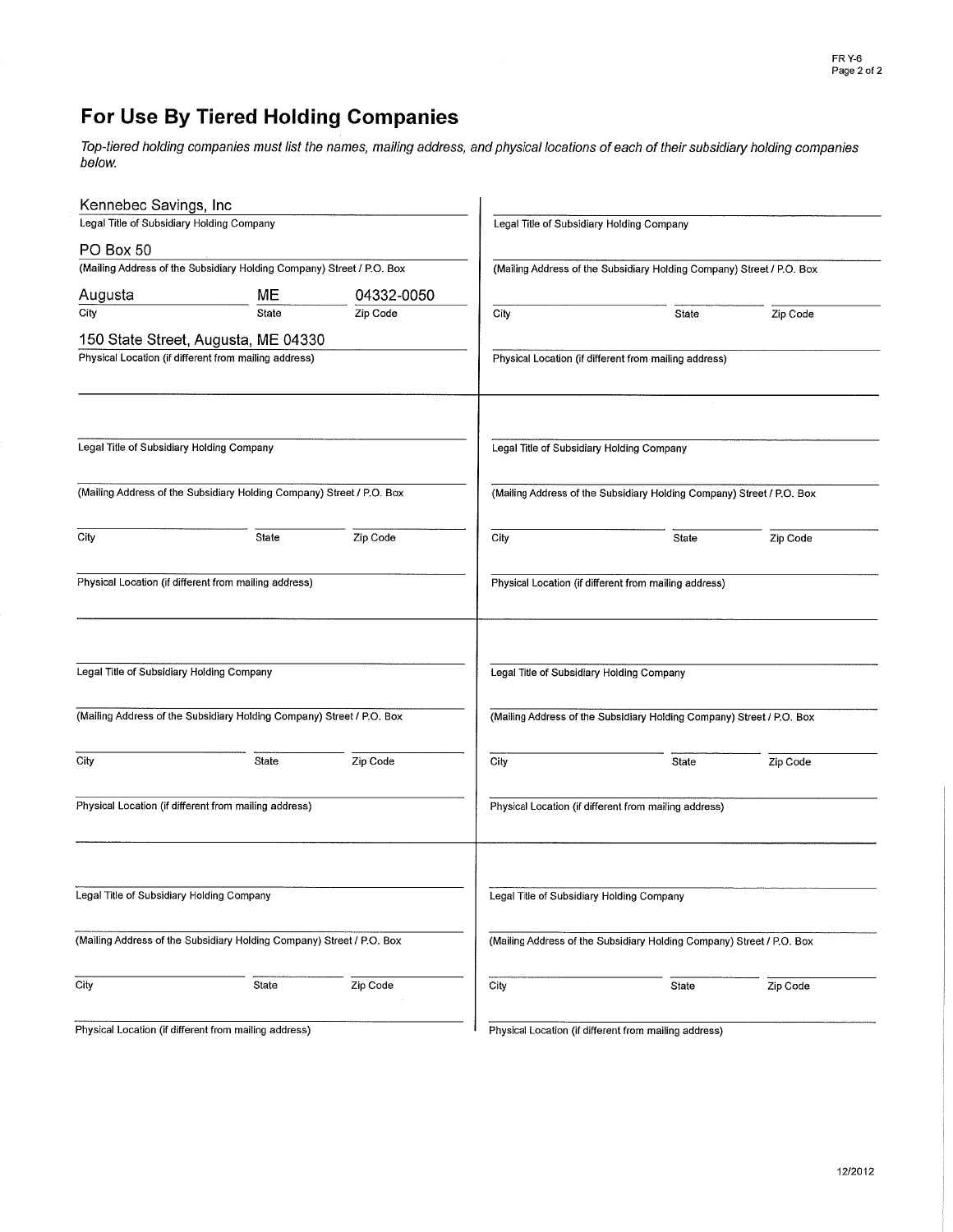# Form FR Y‐6

Kennebec Savings, MHC Augusta, Maine Fiscal Year Ending December 31, 2020

# Report Item

- 1: The mutual holding company prepares an annual report for its members and is not registered with the SEC. As specified by the responsible Reserve Bank, 1 copy is enclosed.
- 2a: Organizational Chart

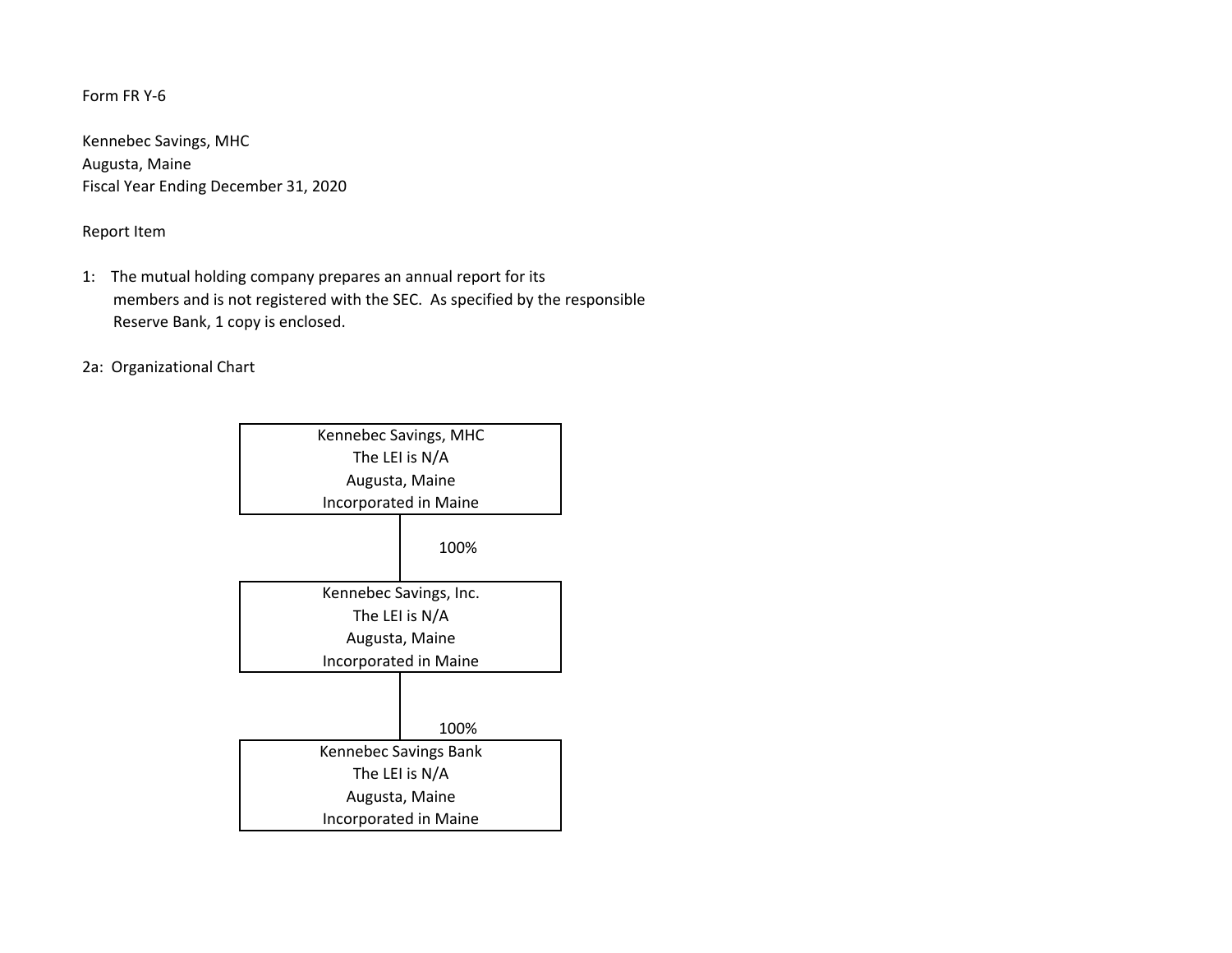**Results:** A list of branches for your depository institution: KENNEBEC SAVINGS BANK (ID\_RSSD: 583905). This depository institution is held by KENNEBEC SAVINGS, MHC (4657121) of AUGUSTA, ME. The data are as of 12/31/2020. Data reflects information that was received and processed through 01/05/2021.

#### **Reconciliation and Verification Steps**

1. In the **Data Action** column of each branch row, enter one or more of the actions specified below 2. If required, enter the date in the **Effective Date** column

#### **Actions**

**OK:** If the branch information is correct, enter 'OK' in the **Data Action** column.

**Change:** If the branch information is incorrect or incomplete, revise the data, enter 'Change' in the **Data Action** column and the date when this information first became valid in the **Effective Date** column. **Close:** If a branch listed was sold or closed, enter 'Close' in the **Data Action** column and the sale or closure date in the **Effective Date** column. **Delete:** If a branch listed was never owned by this depository institution, enter 'Delete' in the **Data Action** column. **Add:** If a reportable branch is missing, insert a row, add the branch data, and enter 'Add' in the **Data Action** column and the opening or acquisition date in the **Effective Date** column.

If printing this list, you may need to adjust your page setup in MS Excel. Try using landscape orientation, page scaling, and/or legal sized paper.

#### **Submission Procedure**

 When you are finished, send a saved copy to your FRB contact. See the detailed instructions on this site for more information. If you are e-mailing this to your FRB contact, put your institution name, city and state in the subject line of the e-mail.

#### Note:

 To satisfy the **FR Y-10 reporting requirements**, you must also submit FR Y10 Domestic Branch Schedules for each branch with a **Data Action** of Change, Close, Delete, or Add. The FR Y-10 report may be submitted in a hardcopy format or via the FR Y-10 Online application - https://y10online.federalreserve.gov.

\* FDIC UNINUM, Office Number, and ID\_RSSD columns are for reference only. Verification of these values is not required.

|     | Data Action   Effective Date   Branch Service Type | Branch ID RSSD* Popular Name |                                     | <b>Street Address</b>   |                         | l State | <b>IZip Code I County</b> |                 | l Country                             | FDIC UNINUM* Office Number* Head Office |                              | Head Office ID RSSD* Comments |  |
|-----|----------------------------------------------------|------------------------------|-------------------------------------|-------------------------|-------------------------|---------|---------------------------|-----------------|---------------------------------------|-----------------------------------------|------------------------------|-------------------------------|--|
|     | 3/4/2021 Full Service (Head Office)                |                              | 583905 KENNEBEC SAVINGS BANK        | <b>150 STATE STREET</b> | <b>AUGUSTA</b>          | lmf     | 104330                    | KENNEBEC        | <b>UNITED STATES Not Required</b>     | Not Required                            | <b>KENNEBEC SAVINGS BANK</b> | 583905                        |  |
|     | 3/4/2021 Full Service                              |                              | 4456829 FARMINGDALE BRANCH          | 11 NORTHERN AVENUE      | <b>IFARMINGDALE IME</b> |         | 104344                    | KENNEBEC        | UNITED STATES Not Required            | Not Required                            | IKENNEBEC SAVINGS BANK       | 583905                        |  |
| IUK | 3/4/2021 Full Service                              |                              | 5495469 FREEPORT BRANCH             | 181 LOWER MAIN STREET   | <b>IFREEPORT</b>        | IMF     | 104032                    |                 | CUMBERLAND UNITED STATES Not Required | Not Required                            | IKENNEBEC SAVINGS BANK       | 583905                        |  |
|     | 3/4/2021 Limited Service                           |                              | 4456838 GRANITE HILL ESTATES BRANCH | <b>60 BALSAM DRIVE</b>  | <b>HALLOWELL</b>        |         | 104347                    | KENNEBEC        | UNITED STATES   Not Required          | Not Required                            | <b>KENNEBEC SAVINGS BANK</b> | 583905                        |  |
|     | 3/4/2021 Full Service                              |                              | 192875 WATERVILLE MAIN BRANCH       | <b>226 MAIN STREET</b>  | <b>WATERVILLE</b>       |         | 04901                     | <b>KENNEBEC</b> | UNITED STATES Not Required            | Not Required                            | IKENNEBEC SAVINGS BANK       | 583905                        |  |
|     | 3/4/2021 Full Service                              |                              | 1990229 WINTHROP BRANCH             | 20 MAIN ST              | <b>WINTHROP</b>         |         | 104364                    | <b>KENNEBEC</b> | UNITED STATES Not Required            | Not Required                            | IKENNEBEC SAVINGS BANK       | 583905                        |  |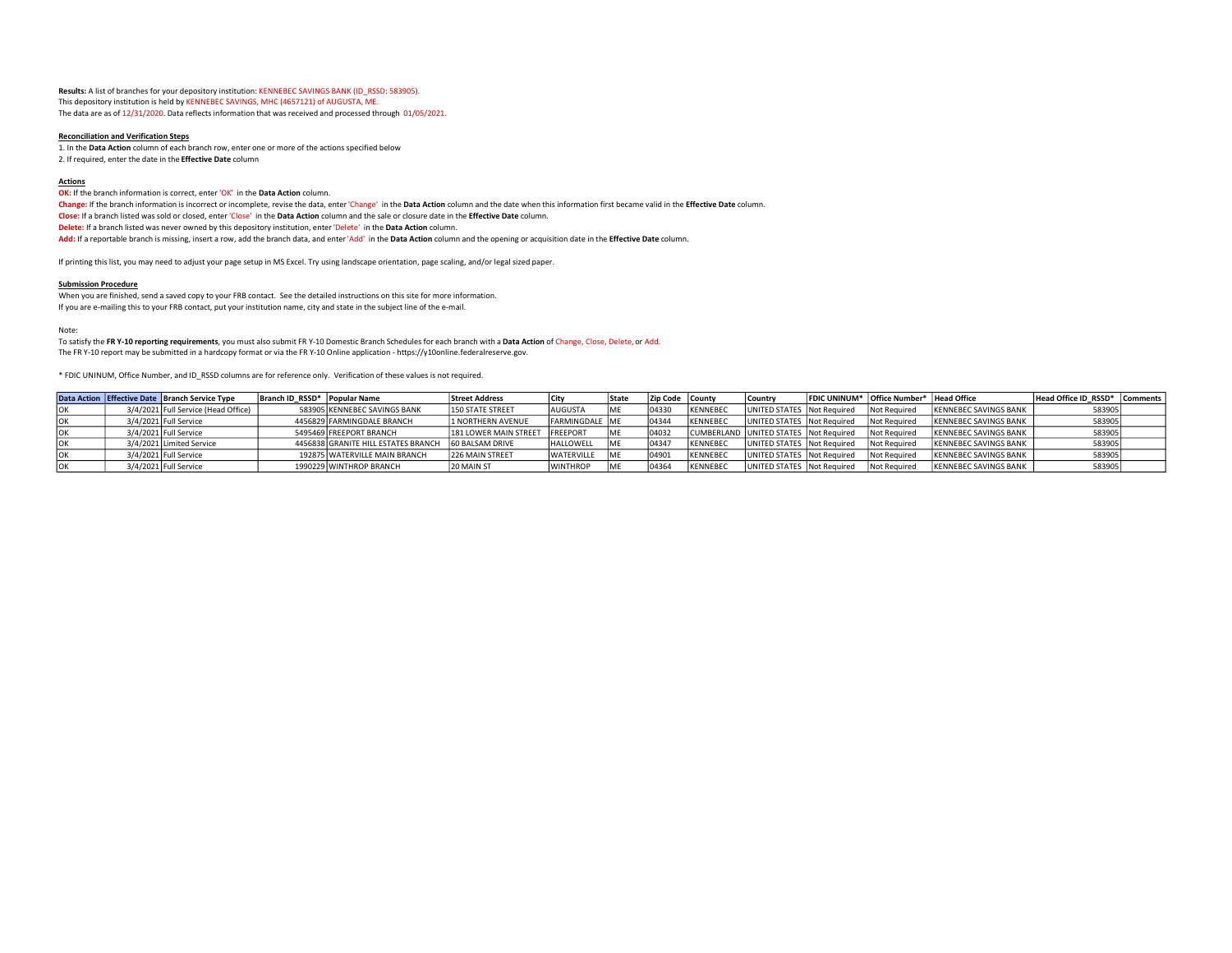# **Form FR Y‐6 Kennebec Savings, MHC 8Fiscal Year Ending December 31, 2020**

# **Report Item 3: Securities holders**

(1)(a)(b)(c) and (2)(a)(b)(c)

| Current securities holders with ownership, control or holdings of 5% or more<br>with power to vote as of fiscal year ending 12/31/2020 |                                                      |                                                                          | Securities holders not listed in 3(1)(a) through 3(1)(c) that had ownership, control<br>or holdings of 5% or more with power to vote during the fiscal year ending<br>12/31/2020 |                                                      |                                                                          |  |
|----------------------------------------------------------------------------------------------------------------------------------------|------------------------------------------------------|--------------------------------------------------------------------------|----------------------------------------------------------------------------------------------------------------------------------------------------------------------------------|------------------------------------------------------|--------------------------------------------------------------------------|--|
| (1)(a)<br>Name,<br>City, State, Country                                                                                                | (1)(b)<br>Country of Citizenship<br>or Incorporation | (1)(c)<br>Number and Percentage of<br>Each Class of Voting<br>Securities | (2)(a)<br>Name,<br>City, State, Country                                                                                                                                          | (2)(b)<br>Country of Citizenship<br>or Incorporation | (2)(c)<br>Number and Percentage of<br>Each Class of Voting<br>Securities |  |
| N/A                                                                                                                                    |                                                      |                                                                          |                                                                                                                                                                                  |                                                      |                                                                          |  |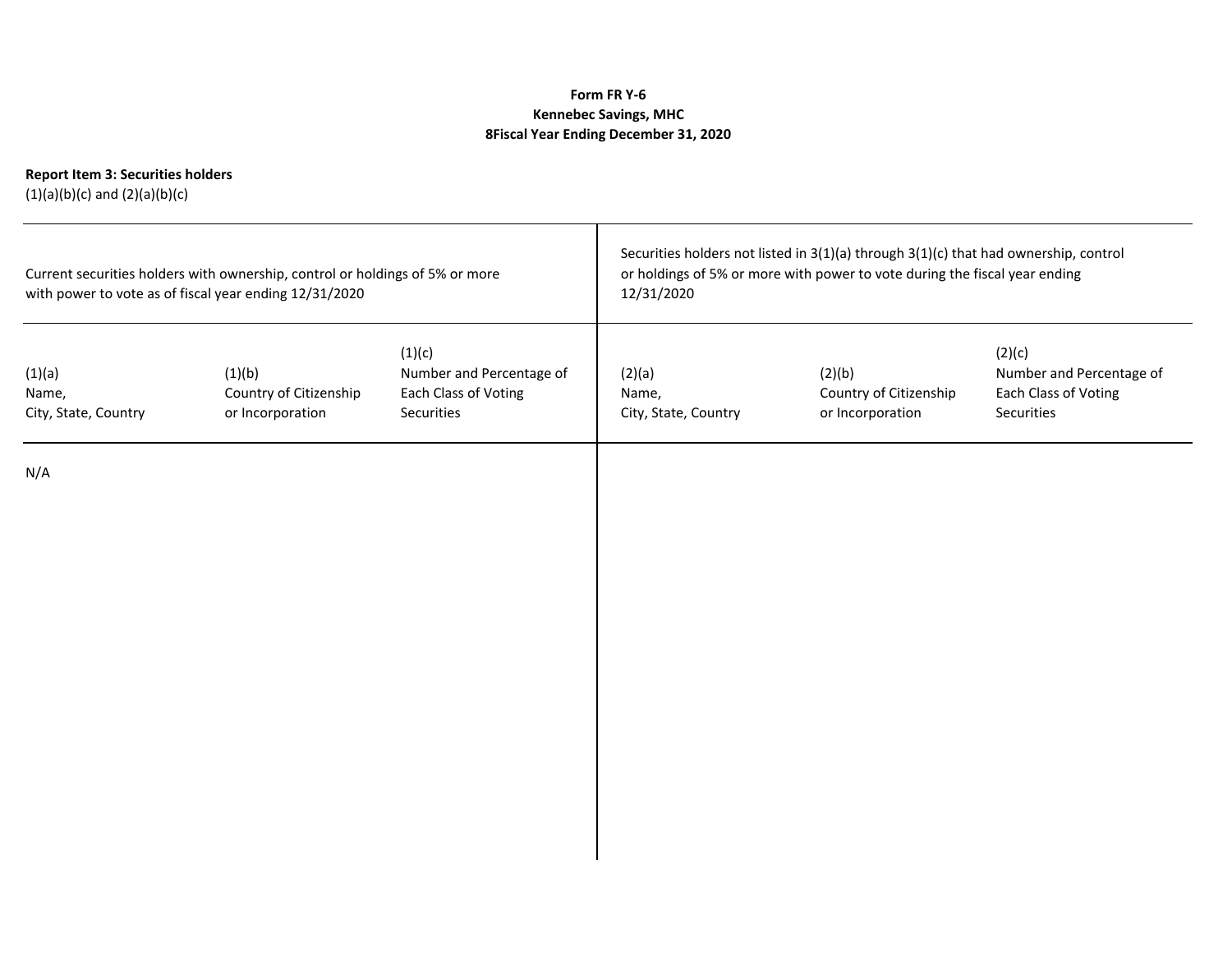# **Form FR Y‐6 Kennebec Savings, Inc. Fiscal Year Ending December 31, 2020**

# **Report Item 3: Securities holders**

(1)(a)(b)(c) and (2)(a)(b)(c)

| with power to vote as of fiscal year ending 12/31/2020 | Current securities holders with ownership, control or holdings of 5% or more |                                                                          | Securities holders not listed in 3(1)(a) through 3(1)(c) that had ownership, control<br>or holdings of 5% or more with power to vote during the fiscal year ending<br>12/31/2020 |                                                      |                                                                          |  |
|--------------------------------------------------------|------------------------------------------------------------------------------|--------------------------------------------------------------------------|----------------------------------------------------------------------------------------------------------------------------------------------------------------------------------|------------------------------------------------------|--------------------------------------------------------------------------|--|
| (1)(a)<br>Name,<br>City, State, Country                | (1)(b)<br>Country of Citizenship<br>or Incorporation                         | (1)(c)<br>Number and Percentage of<br>Each Class of Voting<br>Securities | (2)(a)<br>Name,<br>City, State, Country                                                                                                                                          | (2)(b)<br>Country of Citizenship<br>or Incorporation | (2)(c)<br>Number and Percentage of<br>Each Class of Voting<br>Securities |  |
| Kennebec Savings, MHC<br>Augusta, ME, USA              | <b>USA</b>                                                                   | 100 - 100% Common Stock                                                  |                                                                                                                                                                                  |                                                      |                                                                          |  |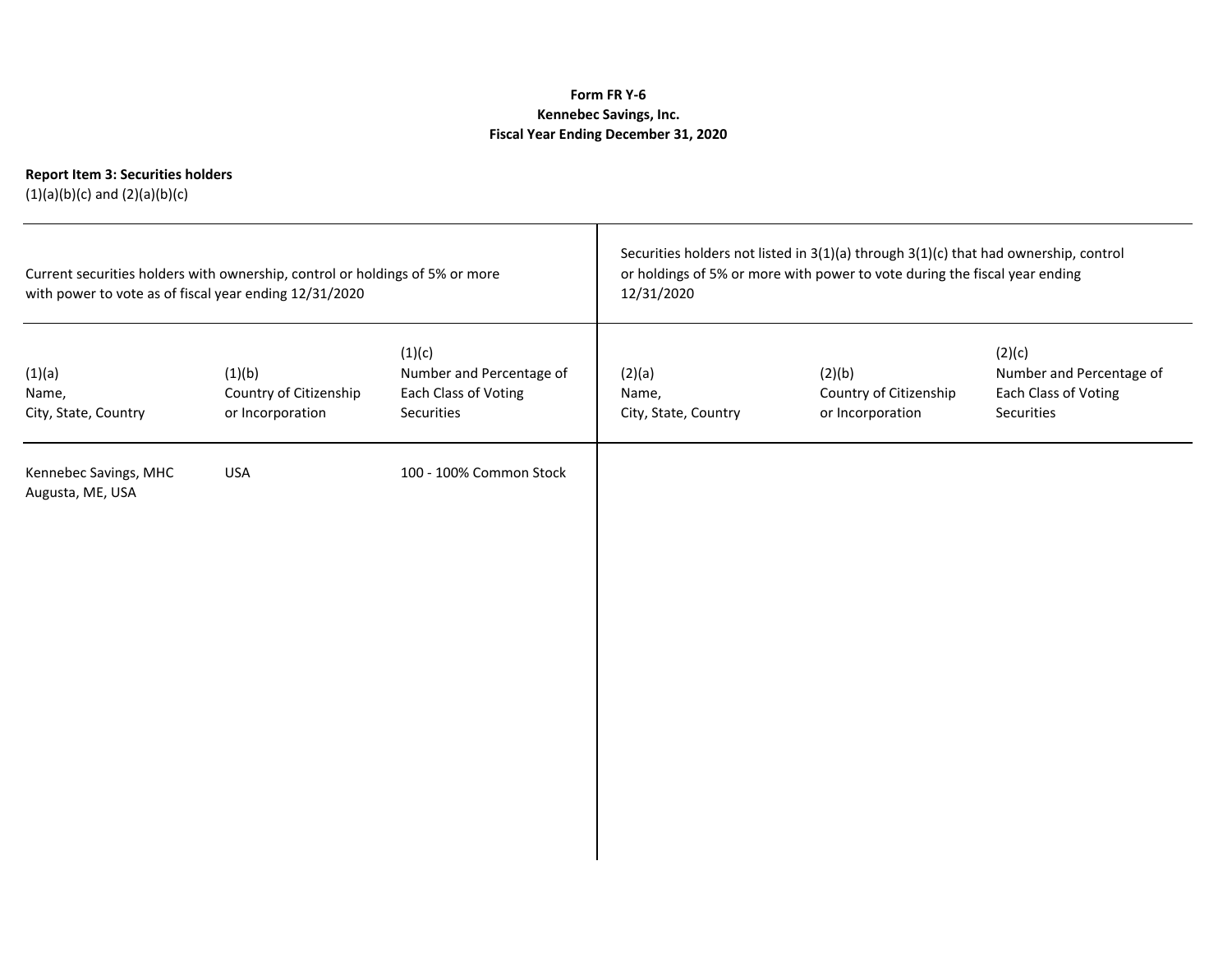### **Form FR Y‐6 Kennebec Savings, MHC Fiscal Year Ending December 31, 2020**

### **Report Item 4: Insiders**

(1), (2), (3)(a)(b)(c) , and (4)(a)(b)(c)

| (1)<br>Name,<br>City, State,<br>Country              | (2)<br>Principal<br><b>Occupation if other</b><br>than with Holding<br>Company | (3)(a)<br><b>Title &amp; Position</b><br>with Holding<br>Company | (3)(b)<br><b>Title &amp; Position</b><br>with Subsidiaries<br>(include names<br>of subsidiaries) | (3)(c)<br><b>Title &amp; Position</b><br>with other<br><b>Businesses</b><br>(include names<br>of other<br>businesses) | (4)(a)<br>Percentage of<br><b>Voting Shares in</b><br><b>Holding Company</b> | (4)(b)<br>Percentage of<br><b>Voting Shares in</b><br><b>Subsidiaries</b><br>(include names<br>of subsidiaries) | (4)(a)(b)(c)<br>List names of<br>other companies<br>(includes partnerships)<br>if 25% or more of<br>voting securities<br>are held (list of names<br>of companies and<br>percentage of voting<br>securities held) |
|------------------------------------------------------|--------------------------------------------------------------------------------|------------------------------------------------------------------|--------------------------------------------------------------------------------------------------|-----------------------------------------------------------------------------------------------------------------------|------------------------------------------------------------------------------|-----------------------------------------------------------------------------------------------------------------|------------------------------------------------------------------------------------------------------------------------------------------------------------------------------------------------------------------|
| William W. Sprague, Jr.<br>Augusta, ME<br><b>USA</b> | <b>Real Estate Agent</b><br>Sprague & Curtis Real Estate                       | Director &<br>Chairman                                           | Director &<br>Chairman<br>(Kennebec Savings, Inc.)                                               | <b>Real Estate Agent</b><br>Sprague & Curtis<br><b>Real Estate</b>                                                    |                                                                              |                                                                                                                 |                                                                                                                                                                                                                  |
| Charles W. Hays, Jr.<br>Augusta, ME<br><b>USA</b>    | President & CEO<br>Maine General Health                                        | Director &<br>Vice Chairman                                      | Director &<br>Vice Chairman<br>(Kennebec Savings, Inc.)                                          | President & CEO<br>Maine General Health                                                                               |                                                                              |                                                                                                                 |                                                                                                                                                                                                                  |
| Andrew E. Silsby<br>Augusta, ME<br><b>USA</b>        | President & Chief<br><b>Executive Officer</b><br>Kennebec Savings Bank         | President, Clerk &<br>Director                                   | President, Clerk &<br>Director<br>(Kennebec Savings, Inc.)                                       | President & Chief<br><b>Executive Officer</b><br>Kennebec Savings Bank<br>Augusta, ME                                 |                                                                              |                                                                                                                 |                                                                                                                                                                                                                  |
| Debra A. Getchell<br>Augusta, ME<br><b>USA</b>       | Chief Financial Officer &<br>Treasurer<br>Kennebec Savings Bank                | Senior Vice President &<br>Treasurer                             | Senior Vice President &<br>Treasurer<br>(Kennebec Savings, Inc.)                                 | SVP, Chief Financial Officer &<br>Treasurer<br>Kennebec Savings Bank<br>Augusta, ME                                   |                                                                              |                                                                                                                 |                                                                                                                                                                                                                  |
| Craig J. Garofalo<br>Augusta, ME<br><b>USA</b>       | <b>Chief Operations Officer</b><br>Kennebec Savings Bank                       | <b>Executive Vice President</b>                                  | <b>Executive Vice President</b><br>(Kennebec Savings, Inc.)                                      | EVP, Chief Operations Officer<br>Kennebec Savings Bank<br>Augusta, ME                                                 |                                                                              |                                                                                                                 |                                                                                                                                                                                                                  |